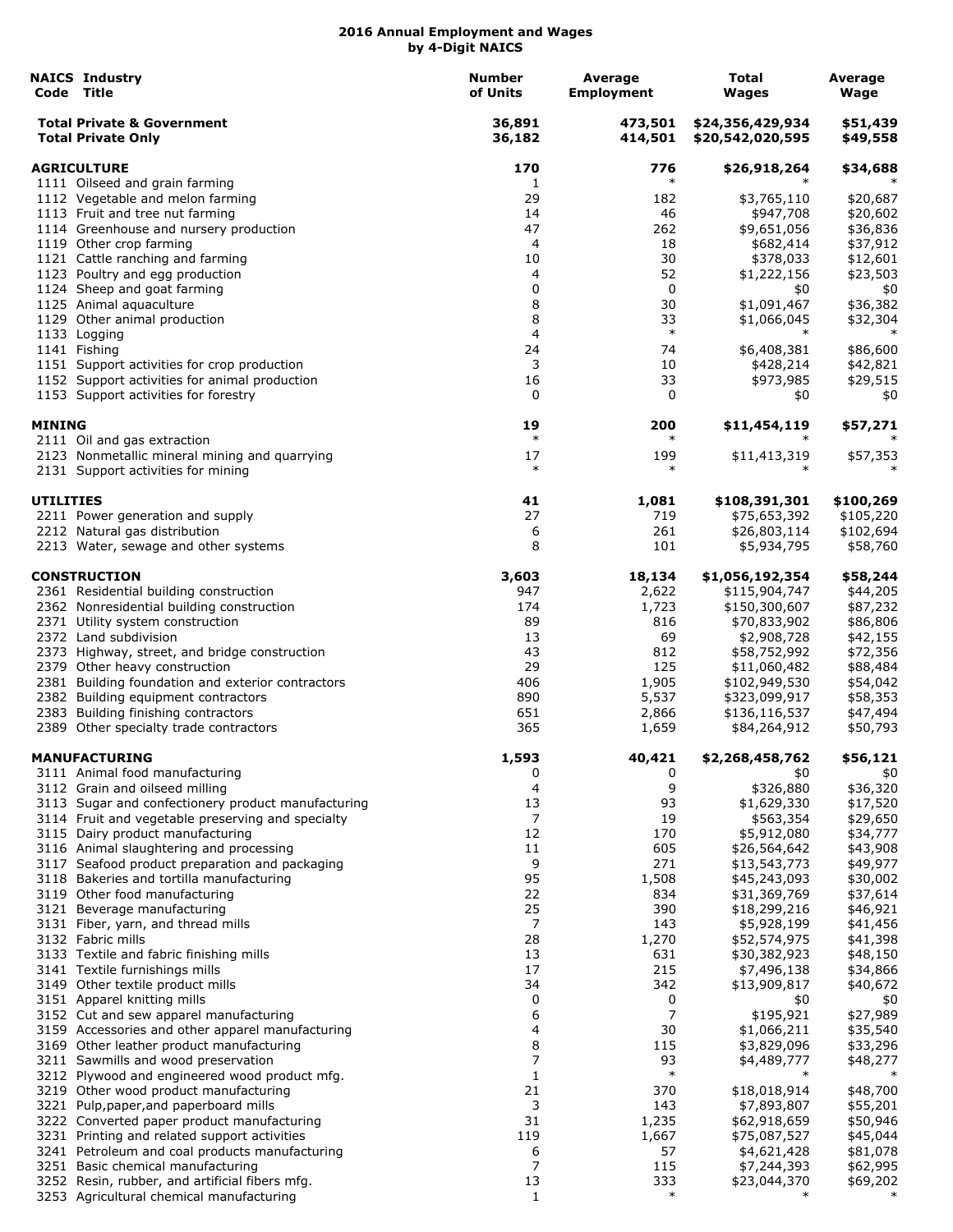| <b>NAICS Industry</b><br>Code Title                                                                      | <b>Number</b><br>of Units | Average<br><b>Employment</b> | <b>Total</b><br><b>Wages</b> | Average<br>Wage    |
|----------------------------------------------------------------------------------------------------------|---------------------------|------------------------------|------------------------------|--------------------|
| 3254 Pharmaceutical and medicine manufacturing                                                           | 18                        | 1,376                        | \$166,362,908                | \$120,903          |
| 3255 Paint, coating, and adhesive manufacturing                                                          | 9                         | 74                           | \$3,631,948                  | \$49,080           |
| 3256 Soap, cleaning compound, and toiletry mfg.                                                          | 14                        | 320                          | \$16,395,955                 | \$51,237           |
| 3259 Other chemical product and preparation mfg.                                                         | 16                        | 791                          | \$56,226,352                 | \$71,083           |
| 3261 Plastics product manufacturing                                                                      | 57                        | 2,282                        | \$132,636,001                | \$58,123           |
| 3262 Rubber product manufacturing                                                                        | 5                         | 166                          | \$7,618,847                  | \$45,897           |
| 3271 Clay product and refractory manufacturing                                                           | 3                         | 19                           | \$732,865                    | \$38,572           |
| 3272 Glass and glass product manufacturing                                                               | 15                        | 70                           | \$2,408,673                  | \$34,410           |
| 3273 Cement and concrete product manufacturing                                                           | 16                        | 160                          | \$7,678,730                  | \$47,992           |
| 3279 Other nonmetallic mineral products                                                                  | 20                        | 384                          | \$24,008,094                 | \$62,521           |
| 3311 Iron and Steel Mills and Ferroalloy Manufacturing                                                   | 0                         | 0                            | \$0                          | \$0                |
| 3312 Steel product mfg. from purchased steel                                                             | 4                         | 63                           | \$4,029,751                  | \$63,964           |
| 3314 Other nonferrous metal production                                                                   | 30                        | 1,113                        | \$64,833,106                 | \$58,251           |
| 3315 Foundries                                                                                           | 25                        | 261                          | \$11,273,474                 | \$43,193           |
| 3321 Forging and stamping                                                                                | 20                        | 497                          | \$28,461,638                 | \$57,267           |
| 3322 Cutlery and handtool manufacturing                                                                  | 8                         | 60                           | \$2,256,342                  | \$37,606           |
| 3323 Architectural and structural metals mfg.                                                            | 40                        | 552                          | \$30,242,304                 | \$54,787           |
| 3324 Boiler, tank, and shipping container mfg.                                                           | 7                         | 528                          | \$27,564,730                 | \$52,206           |
| 3325 Hardware manufacturing                                                                              | 5                         | 105                          | \$4,792,642                  | \$45,644           |
| 3326 Spring and wire product manufacturing                                                               | 7                         | 83                           | \$6,438,725                  | \$77,575           |
| 3327 Machine shops and threaded product mfg.                                                             | 73                        | 1,168                        | \$56,505,859                 | \$48,378           |
| 3328 Coating, engraving, and heat treating metals                                                        | 55                        | 1,134                        | \$46,733,596                 | \$41,211           |
| 3329 Other fabricated metal product manufacturing                                                        | 31                        | 857                          | \$46,080,509                 | \$53,770           |
| 3331 Agriculture, construction, and mining machinery mfg.                                                | 4                         | 86                           | \$3,782,551                  | \$43,983           |
| 3332 Industrial machinery manufacturing                                                                  | 26                        | 335                          | \$21,802,850                 | \$65,083           |
| 3333 Commercial and service industry machinery                                                           | 10                        | 310                          | \$23,874,656                 | \$77,015           |
| 3334 HVAC and commercial refrigeration equipment                                                         | 5<br>59                   | 517<br>535                   | \$35,136,024                 | \$67,961           |
| 3335 Metalworking machinery manufacturing                                                                | 0                         | 0                            | \$26,635,635                 | \$49,786           |
| 3336 Turbine and power transmission equipment mfg.<br>3339 Other general purpose machinery manufacturing | 19                        | 202                          | \$0<br>\$10,914,481          | \$0<br>\$54,032    |
| 3341 Computer and peripheral equipment mfg.                                                              | 3                         | 24                           | \$2,512,605                  | \$104,692          |
| 3342 Communications equipment manufacturing                                                              | 9                         | 298                          | \$28,094,927                 |                    |
| 3343 Audio and video equipment manufacturing                                                             | 1                         | $\ast$                       | $\ast$                       | \$94,278<br>$\ast$ |
| 3344 Semiconductor and electronic component mfg.                                                         | 19                        | 511                          | \$29,395,049                 | \$57,525           |
| 3345 Electronic instrument manufacturing                                                                 | 44                        | 2,417                        | \$196,203,774                | \$81,177           |
| 3346 Magnetic media manufacturing and reproducing                                                        | 1                         | $\ast$                       | $\ast$                       | ∗                  |
| 3351 Electric lighting equipment manufacturing                                                           | 7                         | 134                          | \$8,108,631                  | \$60,512           |
| 3353 Electrical equipment manufacturing                                                                  | 4                         | 269                          | \$24,059,397                 | \$89,440           |
| 3359 Other electrical equipment and component mfg.                                                       | 20                        | 702                          | \$49,665,382                 | \$70,748           |
| 3362 Motor vehicle body and trailer manufacturing                                                        | 4                         | 101                          | \$5,250,794                  | \$51,988           |
| 3363 Motor vehicle parts manufacturing                                                                   | 5                         | 31                           | \$2,021,613                  | \$65,213           |
| 3364 Aerospace product and parts manufacturing                                                           | 0                         | 0                            | \$0                          | \$0                |
| 3365 Railroad rolling stock manufacturing                                                                | 1                         | $\ast$                       | $\ast$                       | $\ast$             |
| 3366 Ship and boat building                                                                              | 39                        | 4,357                        | \$251,386,970                | \$57,697           |
| 3369 Other transportation equipment manufacturing                                                        | 1                         | $\ast$                       |                              |                    |
| 3371 Household and institutional furniture mfg.                                                          | 36                        | 269                          | \$11,348,451                 | \$42,188           |
| 3372 Office furniture and fixtures manufacturing                                                         | 27                        | 811                          | \$42,606,566                 | \$52,536           |
| 3379 Other furniture related product manufacturing                                                       | 1                         | $\ast$                       | $\ast$                       |                    |
| 3391 Medical equipment and supplies manufacturing                                                        | 61                        | 1,289                        | \$87,422,416                 | \$67,822           |
| 3399 Other miscellaneous manufacturing                                                                   | 201                       | 4,189                        | \$185,656,233                | \$44,320           |
| <b>WHOLESALE TRADE</b>                                                                                   | 2,972                     | 16,663                       | \$1,175,069,050              | \$70,520           |
| 4231 Motor vehicle and parts merchant wholesalers                                                        | 91                        | 892                          | \$35,746,285                 | \$40,074           |
| 4232 Furniture and furnishing merchant wholesalers                                                       | 22                        | 291                          | \$21,190,912                 | \$72,821           |
| 4233 Lumber and construction supply merchant wholesalers                                                 | 55                        | 375                          | \$19,660,484                 | \$52,428           |
| 4234 Commercial equip. merchant wholesalers                                                              | 187                       | 1,463                        | \$105,378,248                | \$72,029           |
| 4235 Metal and mineral merchant wholesalers                                                              | 13                        | 182                          | \$12,434,491                 | \$68,321           |
| 4236 Electric goods merchant wholesalers                                                                 | 73                        | 985                          | \$72,492,655                 | \$73,597           |
| 4237 Hardware and plumbing merchant wholesalers                                                          | 83                        | 688                          | \$38,782,991                 | \$56,371           |
| 4238 Machinery and supply merchant wholesalers                                                           | 153                       | 914                          | \$53,078,693                 | \$58,073           |
| 4239 Misc. durable goods merchant wholesalers                                                            | 171                       | 2,397                        | \$152,188,125                | \$63,491           |
| 4241 Paper and paper product merchant wholesalers                                                        | 34                        | 356                          | \$17,265,320                 | \$48,498           |
| 4242 Druggists' goods merchant wholesalers                                                               | 75                        | 414                          | \$40,865,405                 | \$98,709           |
| 4243 Apparel and piece goods merchant wholesalers                                                        | 35                        | 191                          | \$10,710,023                 | \$56,073           |
| 4244 Grocery and related product wholesalers                                                             | 180                       | 2,360                        | \$149,101,324                | \$63,179           |
| 4245 Farm product raw material merchant wholesalers                                                      | 2                         | $\ast$                       | $\ast$                       | $\ast$             |
| 4246 Chemical merchant wholesalers                                                                       | 55                        | 722                          | \$51,520,014                 | \$71,357           |
| 4247 Petroleum merchant wholesalers                                                                      | 20                        | $\ast$                       |                              |                    |
| 4248 Alcoholic beverage merchant wholesalers                                                             | 31                        | 445                          | \$30,227,952                 | \$67,928           |
| 4249 Misc. nondurable goods merchant wholesalers                                                         | 77                        | 525                          | \$22,159,792                 | \$42,209           |
| 4251 Electronic markets and agents and brokers                                                           | 1,621                     | 3,204                        | \$326,263,587                | \$101,830          |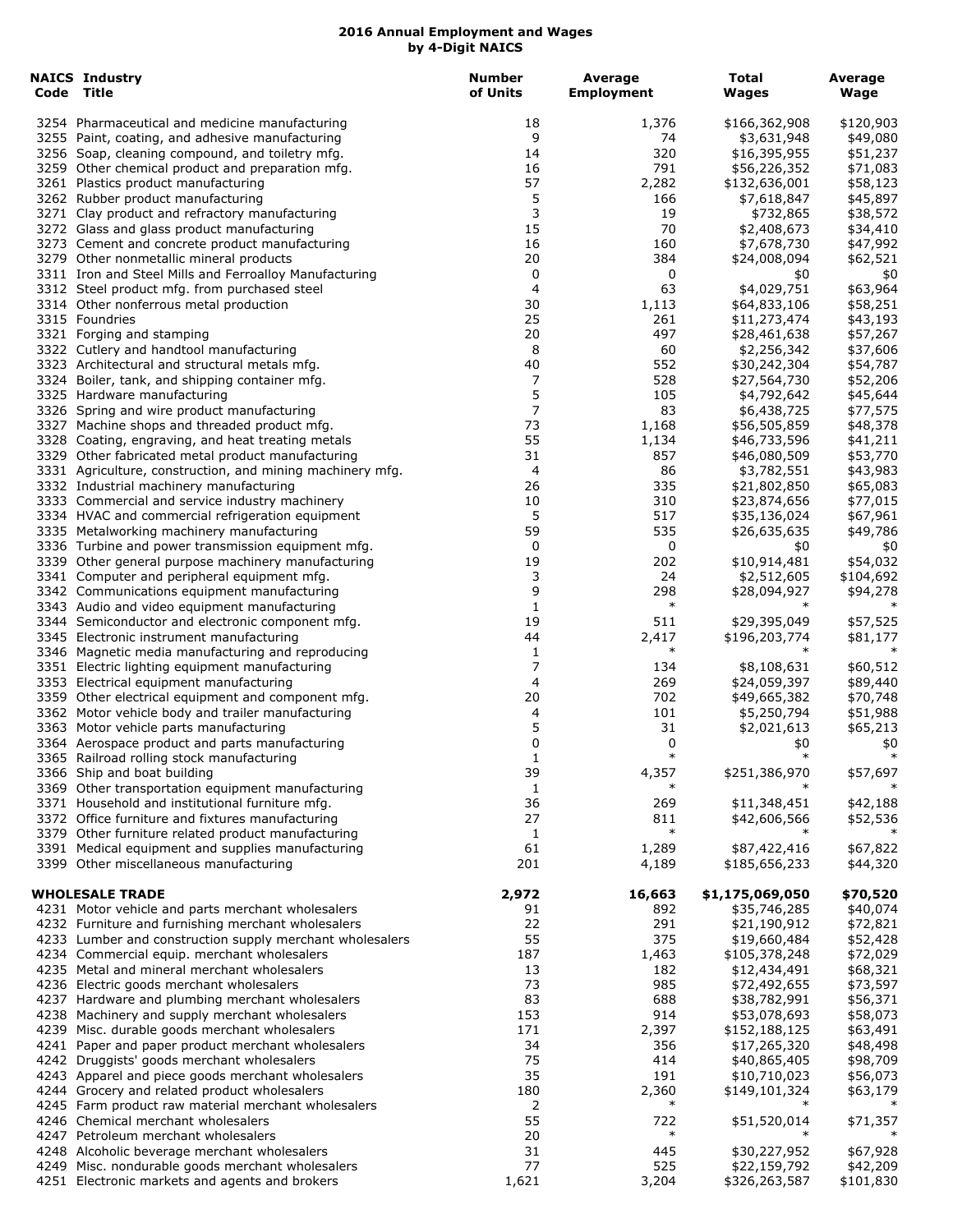| <b>NAICS Industry</b>                                                                               | <b>Number</b> | Average           | <b>Total</b>                  | Average              |
|-----------------------------------------------------------------------------------------------------|---------------|-------------------|-------------------------------|----------------------|
| Code Title                                                                                          | of Units      | <b>Employment</b> | <b>Wages</b>                  | Wage                 |
| <b>RETAIL TRADE</b>                                                                                 | 3,853         | 48,190            | \$1,462,072,379               | \$30,340             |
| 4411 Automobile dealers                                                                             | 200           | 3,946             | \$206,342,405                 | \$52,292             |
| 4412 Other motor vehicle dealers                                                                    | 75            | 493               | \$24,154,836                  | \$48,996             |
| 4413 Auto parts, accessories, and tire stores                                                       | 145           | 1,246             | \$40,930,870                  | \$32,850             |
| 4421 Furniture stores                                                                               | 74            | 481               | \$21,223,617                  | \$44,124             |
| 4422 Home furnishings stores                                                                        | 101           | 713               | \$23,814,165                  | \$33,400             |
| 4431 Electronics and appliance stores                                                               | 158           | 1,240             | \$60,588,338                  | \$48,862             |
| 4441 Building material and supplies dealers                                                         | 163           | 3,342             | \$120,138,255                 | \$35,948             |
| 4442 Lawn and garden equipment and supplies stores                                                  | 57            | 325               | \$11,156,406                  | \$34,327             |
| 4451 Grocery stores                                                                                 | 343           | 9,595             | \$226,682,956                 | \$23,625             |
| 4452 Specialty food stores                                                                          | 123           | 975               | \$22,198,838                  | \$22,768             |
| 4453 Beer, wine, and liquor stores                                                                  | 234<br>411    | 1,421<br>4,879    | \$34,182,454                  | \$24,055             |
| 4461 Health and personal care stores<br>4471 Gasoline stations                                      | 303           | 1,862             | \$192,243,163<br>\$46,761,075 | \$39,402<br>\$25,113 |
| 4481 Clothing stores                                                                                | 332           | 3,240             | \$62,276,996                  | \$19,221             |
| 4482 Shoe stores                                                                                    | 65            | 624               | \$13,352,050                  | \$21,398             |
| 4483 Jewelry, luggage, and leather goods stores                                                     | 85            | 386               | \$13,428,466                  | \$34,789             |
| 4511 Sporting goods and musical instrument stores                                                   | 156           | 1,162             | \$24,288,055                  | \$20,902             |
| 4512 Book, periodical, and music stores                                                             | 17            | 223               | \$4,259,733                   | \$19,102             |
| 4521 Department stores                                                                              | 41            | 3,993             | \$82,279,474                  | \$20,606             |
| 4529 Other general merchandise stores                                                               | 120           | 3,593             | \$83,856,028                  | \$23,339             |
| 4531 Florists                                                                                       | 58            | 212               | \$4,161,995                   | \$19,632             |
| 4532 Office supplies, stationery, and gift stores                                                   | 131           | 1,163             | \$30,123,638                  | \$25,902             |
| 4533 Used merchandise stores                                                                        | 72            | 543               | \$10,986,103                  | \$20,232             |
| 4539 Other miscellaneous store retailers                                                            | 139           | 756               | \$17,887,504                  | \$23,661             |
| 4541 Electronic shopping and mail-order houses                                                      | 86            | 529               | \$22,529,536                  | \$42,589             |
| 4542 Vending machine operators                                                                      | 20            | 86                | \$3,050,797                   | \$35,474             |
| 4543 Direct selling establishments                                                                  | 144           | 1,163             | \$59,174,626                  | \$50,881             |
| TRANSPORTATION & WAREHOUSING                                                                        | 761           | 9,938             | \$404,301,240                 | \$40,682             |
| 4811 Scheduled air transportation                                                                   | 9             | 252               | \$12,637,767                  | \$50,150             |
| 4812 Nonscheduled air transportation                                                                | 12            | 36                | \$2,603,055                   | \$72,307             |
| 4821 Rail Transportation                                                                            | 2             | $\ast$            |                               |                      |
| 4831 Sea, coastal, and Great Lakes transportation                                                   | 7             | 106               | \$6,768,110                   | \$63,850             |
| 4832 Inland water transportation                                                                    | 2             | $\ast$            | $\ast$                        | $\ast$               |
| 4841 General freight trucking                                                                       | 180           | 1,449             | \$75,041,609                  | \$51,789             |
| 4842 Specialized freight trucking                                                                   | 154           | 926               | \$43,204,021                  | \$46,657             |
| 4851 Urban transit systems                                                                          | 0             | 0                 | \$0                           | \$0                  |
| 4852 Interurban and rural bus transportation                                                        | 3             | $\ast$            | $\ast$                        | $\ast$               |
| 4853 Taxi and limousine service                                                                     | 42            | 220               | \$6,465,527                   | \$29,389             |
| 4854 School and employee bus transportation                                                         | 38            | 2,055             | \$48,327,381                  | \$23,517             |
| 4855 Charter bus industry                                                                           | 6             | 113               | \$3,230,031                   | \$28,584             |
| 4859 Other ground passenger transportation                                                          | 30            | 134               | \$4,043,551                   | \$30,176             |
| 4861 Pipeline transportation of crude oil                                                           | 1             | $\ast$            |                               |                      |
| 4862 Pipeline transportation of natural gas                                                         | 2             | $\ast$<br>$\ast$  | $\ast$                        | $\ast$               |
| 4869 Other pipeline transportation                                                                  | 1             |                   |                               |                      |
| 4871 Scenic and sightseeing transportation, land                                                    | 4             | 34                | \$1,028,642                   | \$30,254             |
| 4872 Scenic and sightseeing transportation, water                                                   | 43            | 134<br>$\ast$     | \$3,733,270                   | \$27,860             |
| 4879 Scenic and sightseeing transportation, other                                                   | 1             |                   |                               |                      |
| 4881 Support activities for air transportation                                                      | 18            | 279<br>$\ast$     | \$7,161,750                   | \$25,669             |
| 4882 Support activities for rail transportation                                                     | 1<br>19       | 269               |                               |                      |
| 4883 Support activities for water transportation<br>4884 Support activities for road transportation | 33            | 324               | \$11,715,850<br>\$13,781,028  | \$43,553<br>\$42,534 |
| 4885 Freight transportation arrangement                                                             | 51            | 229               | \$13,352,743                  | \$58,309             |
| 4889 Other support activities for transportation                                                    | 5             | 14                | \$488,931                     | \$34,924             |
| 4921 Couriers                                                                                       | 37            | 1,742             | \$73,404,598                  | \$42,138             |
| 4922 Local messengers and local delivery                                                            | 28            | 167               | \$6,808,855                   | \$40,772             |
| 4931 Warehousing and storage                                                                        | 32            | 1,273             | \$61,209,197                  | \$48,083             |
| <b>INFORMATION</b>                                                                                  | 820           | 8,066             | \$584,184,735                 | \$72,426             |
| 5111 Newspaper, book, and directory publishers                                                      | 108           | 842               | \$39,153,460                  | \$46,501             |
| 5112 Software publishers                                                                            | 142           | 840               | \$94,193,838                  | \$112,136            |
| 5121 Motion picture and video industries                                                            | 162           | 675               | \$19,307,224                  | \$28,603             |
| 5122 Sound recording industries                                                                     | 6             | 7                 | \$354,827                     | \$50,690             |
| 5151 Radio and television broadcasting                                                              | 32            | 625               | \$35,274,419                  | \$56,439             |
| 5152 Cable and other subscription programming                                                       | 3             | $\ast$            |                               |                      |
| 5171 Wired telecommunications carriers                                                              | 63            | 1,340             | \$106,915,915                 | \$79,788             |
| 5172 Wireless telecommunications carriers                                                           | 24            | 202               | \$15,102,446                  | \$74,765             |
| 5174 Satellite telecommunications                                                                   | 2             | $\ast$            | $\ast$                        |                      |
| 5179 Other telecommunications                                                                       | 19            | 470               | \$39,064,872                  | \$83,117             |
| 5182 Data processing and related services                                                           | 146           | 2,436             | \$211,450,384                 | \$86,802             |
| 5191 Other information services                                                                     | 117           | 624               | \$22,419,222                  | \$35,928             |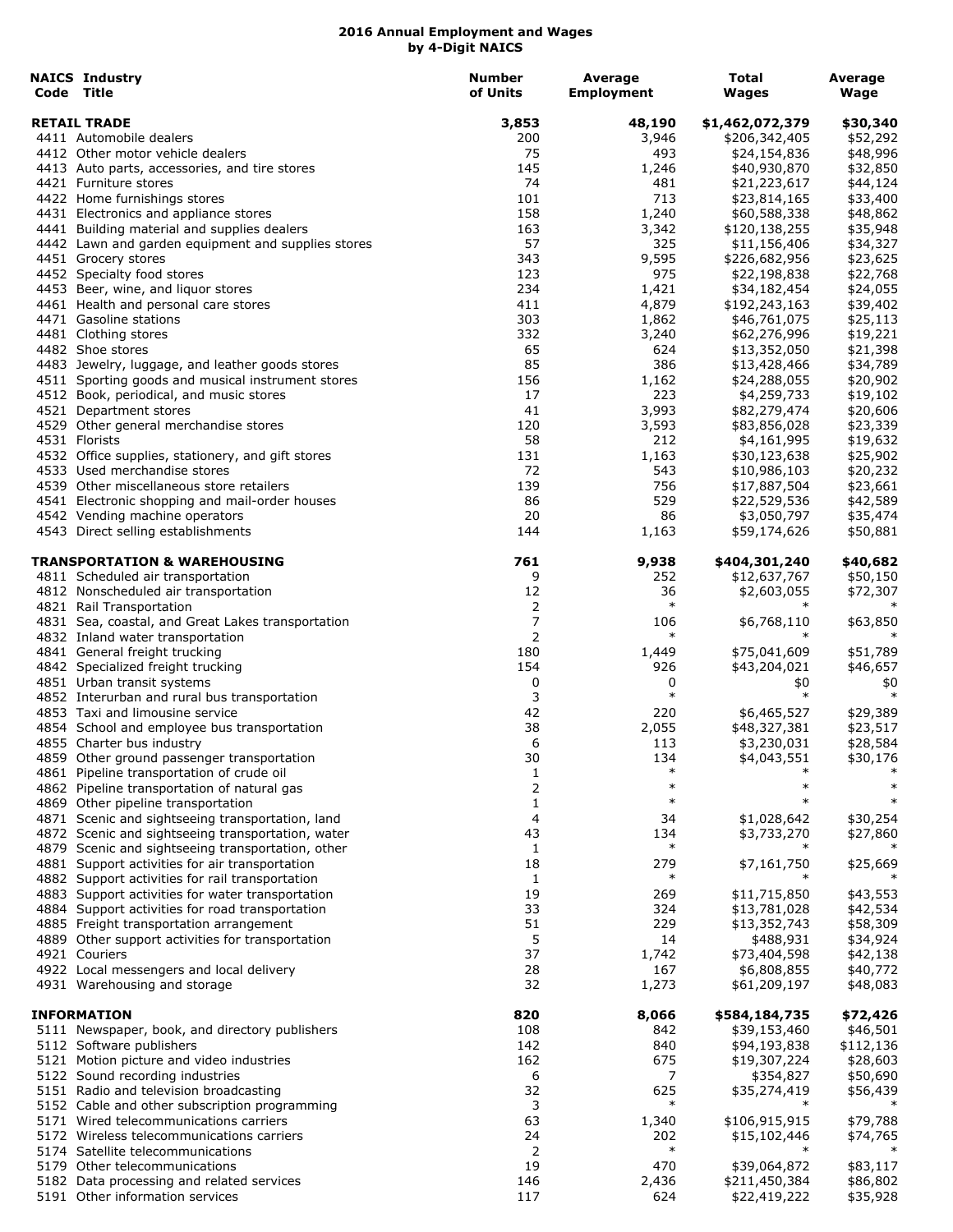| <b>NAICS Industry</b><br>Code Title                                                                    | Number<br>of Units | Average<br><b>Employment</b> | Total<br><b>Wages</b>         | Average<br>Wage       |
|--------------------------------------------------------------------------------------------------------|--------------------|------------------------------|-------------------------------|-----------------------|
| <b>FINANCE &amp; INSURANCE</b>                                                                         | 1,674              | 24,621                       | \$2,329,231,404               | \$94,603              |
| 5221 Depository credit intermediation                                                                  | 310                | 7,923                        | \$497,156,162                 | \$62,748              |
| 5222 Nondepository credit intermediation                                                               | 158                | 1,147                        | \$102,506,965                 | \$89,370              |
| 5223 Activities related to credit intermediation                                                       | 101                | 873                          | \$62,710,744                  | \$71,834              |
| 5231 Securities and commodity contracts brokerage                                                      | 133                | 4,030                        | \$638,741,618                 | \$158,497             |
| 5232 Securities and commodity exchanges                                                                | 0                  | 0                            | \$0                           | \$0                   |
| 5239 Other financial investment activities                                                             | 246                | 1,554                        | \$281,864,650                 | \$181,380             |
| 5241 Insurance carriers                                                                                | 99                 | 4,907                        | \$438,260,242                 | \$89,313              |
| 5242 Insurance agencies, brokerages, and related                                                       | 614                | 4,170                        | \$305,807,738                 | \$73,335              |
| 5251 Insurance and employee benefit funds<br>5259 Other investment pools and funds                     | 4<br>12            | 7<br>12                      | \$609,067<br>\$1,574,218      | \$87,010<br>\$131,185 |
| REAL ESTATE, RENTAL & LEASING                                                                          | 1,093              | 6,108                        | \$278,270,584                 | \$45,558              |
| 5311 Lessors of real estate                                                                            | 250                | 947                          | \$40,512,068                  | \$42,779              |
| 5312 Offices of real estate agents and brokers                                                         | 283                | 828                          | \$41,178,996                  | \$49,733              |
| 5313 Activities related to real estate                                                                 | 347                | 2,768                        | \$131,378,710                 | \$47,463              |
| 5321 Automotive equipment rental and leasing                                                           | 70                 | 710                          | \$24,059,338                  | \$33,886              |
| 5322 Consumer goods rental                                                                             | 65                 | 344                          | \$12,302,492                  | \$35,763              |
| 5323 General rental centers                                                                            | 19                 | 139                          | \$7,128,262                   | \$51,282              |
| 5324 Machinery and equipment rental and leasing                                                        | 49                 | 313                          | \$17,285,383                  | \$55,225              |
| 5331 Lessors of nonfinancial intangible assets                                                         | 12                 | 58                           | \$4,425,335                   | \$76,299              |
| PROFESSIONAL, SCIENTIFIC, & TECHNICAL SERVICES                                                         | 5,011              | 24,392                       | \$1,792,668,495               | \$73,494              |
| 5411 Legal services                                                                                    | 822                | 4,216                        | \$276,507,973                 | \$65,585              |
| 5412 Accounting and bookkeeping services                                                               | 567                | 3,065                        | \$192,266,187                 | \$62,730              |
| 5413 Architectural and engineering services                                                            | 554                | 3,812                        | \$281,335,135                 | \$73,803              |
| 5414 Specialized design services                                                                       | 154<br>1,378       | 430                          | \$24,886,507<br>\$602,968,859 | \$57,876<br>\$90,009  |
| 5415 Computer systems design and related services                                                      | 832                | 6,699                        |                               |                       |
| 5416 Management and technical consulting services<br>5417 Scientific research and development services | 153                | 2,661<br>796                 | \$207,146,195<br>\$69,117,601 | \$77,845<br>\$86,831  |
| 5418 Advertising and related services                                                                  | 298                | 1,025                        | \$58,996,673                  | \$57,558              |
| 5419 Other professional and technical services                                                         | 255                | 1,688                        | \$79,443,365                  | \$47,064              |
| <b>MANAGEMENT OF COMPANIES</b>                                                                         | 326                | 13,378                       | \$1,598,165,858               | \$119,462             |
| 5511 Management of companies and enterprises                                                           | 326                | 13,378                       | \$1,598,165,858               | \$119,462             |
| ADMINISTRATIVE & SUPPORT & WASTE MGMT SERVICES                                                         | 2,807              | 27,873                       | \$978,002,926                 | \$35,088              |
| 5611 Office administrative services                                                                    | 141                | 880                          | \$45,413,180                  | \$51,606              |
| 5612 Facilities support services                                                                       | 24                 | 332                          | \$18,003,917                  | \$54,229              |
| 5613 Employment services                                                                               | 671                | 9,916                        | \$324,882,551                 | \$32,763              |
| 5614 Business support services                                                                         | 199                | 1,473                        | \$73,288,186                  | \$49,754              |
| 5615 Travel arrangement and reservation services                                                       | 109                | 2,023                        | \$89,832,486                  | \$44,406              |
| 5616 Investigation and security services                                                               | 174                | 2,674                        | \$79,080,138                  | \$29,574              |
| 5617 Services to buildings and dwellings                                                               | 1,214              | 7,543                        | \$222,032,940                 | \$29,436              |
| 5619 Other support services                                                                            | 126                | 1,254                        | \$32,190,196                  | \$25,670              |
| 5621 Waste collection                                                                                  | 70                 | 836                          | \$38,551,686                  | \$46,114              |
| 5622 Waste treatment and disposal<br>5629 Remediation and other waste services                         | 10<br>73           | 362<br>580                   | \$20,869,615<br>\$33,858,031  | \$57,651<br>\$58,376  |
|                                                                                                        |                    |                              |                               |                       |
| <b>EDUCATIONAL SERVICES</b>                                                                            | 596                | 19,125                       | \$989,198,555                 | \$51,723              |
| 6111 Elementary and secondary schools                                                                  | 109                | 5,239                        | \$212,155,365                 | \$40,495              |
| 6112 Junior colleges                                                                                   | 4                  | 613                          | \$28,114,031                  | \$45,863              |
| 6113 Colleges and universities                                                                         | 67                 | 11,109                       | \$676,918,365                 | \$60,934              |
| 6114 Business, computer and management training                                                        | 69                 | 224                          | \$16,080,105                  | \$71,786              |
| 6115 Technical and trade schools                                                                       | 34                 | 326                          | \$13,210,550                  | \$40,523              |
| 6116 Other schools and instruction<br>6117 Educational support services                                | 241<br>74          | 1,221<br>394                 | \$26,042,041<br>\$16,678,098  | \$21,328<br>\$42,330  |
|                                                                                                        |                    |                              |                               |                       |
| HEALTH CARE & SOCIAL ASSISTANCE                                                                        | 3,882              | 80,023                       | \$3,665,234,131               | \$45,802              |
| 6211 Offices of physicians                                                                             | 684                | 8,559                        | \$706,752,488                 | \$82,574              |
| 6212 Offices of dentists                                                                               | 373                | 2,874                        | \$138,370,889                 | \$48,146              |
| 6213 Offices of other health practitioners                                                             | 549                | 3,585                        | \$150,524,145                 | \$41,987              |
| 6214 Outpatient care centers<br>6215 Medical and diagnostic laboratories                               | 138<br>94          | 3,609<br>1,019               | \$165,362,111<br>\$73,430,164 | \$45,819<br>\$72,061  |
| 6216 Home health care services                                                                         | 83                 | 4,976                        | \$159,343,541                 | \$32,022              |
| 6219 Other ambulatory health care services                                                             | 43                 | 1,208                        | \$48,574,683                  | \$40,211              |
| 6221 General medical and surgical hospitals                                                            | 13                 | 18,018                       | \$1,033,513,844               | \$57,360              |
| 6222 Psychiatric and substance abuse hospitals                                                         | 4                  | 1,867                        | \$95,790,019                  |                       |
| 6223 Other hospitals                                                                                   | 9                  | 3,348                        | \$232,944,402                 | \$51,307<br>\$69,577  |
| 6231 Nursing care facilities                                                                           | 86                 | 10,283                       | \$357,469,254                 | \$34,763              |
| 6232 Residential mental health facilities                                                              | 232                | 3,892                        | \$93,774,691                  | \$24,094              |
|                                                                                                        |                    |                              |                               |                       |